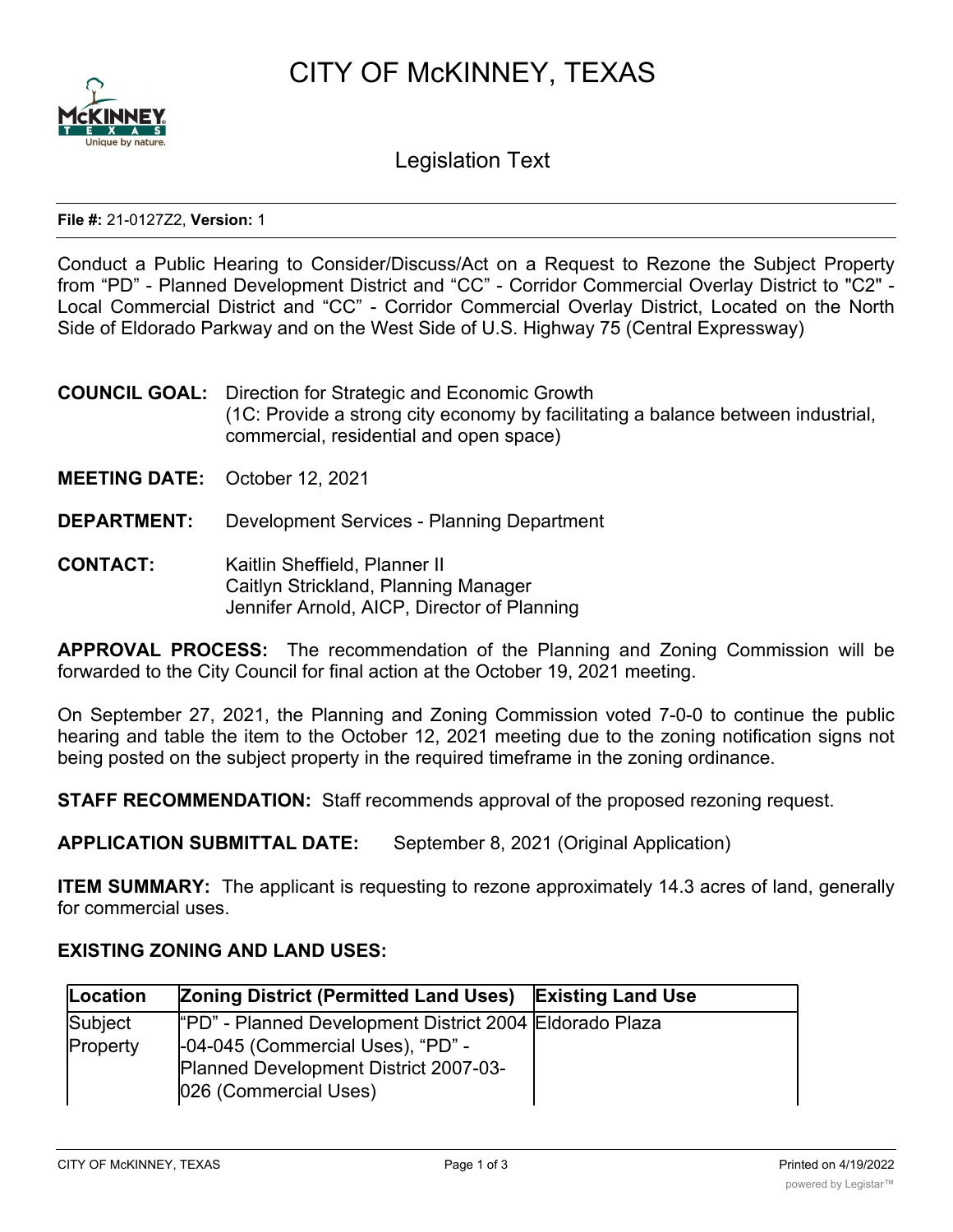Property

| <b>North</b> | "PD" - Planned Development District 1994 Springhill Suites by Marriott<br>-06-18 (Commercial Uses) |                                                                                                                                     |
|--------------|----------------------------------------------------------------------------------------------------|-------------------------------------------------------------------------------------------------------------------------------------|
| <b>South</b> | "PD" - Planned Development District 1589 Chase Bank, Pei Wei Asian<br>(Commercial Uses)            | <b>Kitchen</b>                                                                                                                      |
| <b>IEast</b> | "PD" - Planned Development District 1353 Discount Tire, Noodle Wave,<br>(Commercial Uses)          | Mattress Firm, Texas Army<br>National Guard Recruiting,<br>Enterprise Rent-A-Car<br>American National Bank of<br>Texas, Super Shack |
| <b>West</b>  | "PD" - Planned Development District 1998 Hidden Forest Addition<br>-11-62 (Residential Uses)       |                                                                                                                                     |

 $-0.4\pm0.5$  (Commercial Uses),  $-0.4\pm0.5$ 

**PROPOSED ZONING:** The applicant is requesting to rezone the subject property from "PD" - Planned Development District to "C2" - Local Commercial District. Although the site is currently zoned for commercial uses under an existing PD - Planned Development District, the applicant has indicated a desire to rezone to a base zoning district of the City; "C2" - Local Commercial District. The current zoning on a portion of the subject property limits specific buildings on site to retail or office uses and does not permit a mix of those use types within the same building. The applicant has indicated that they have a prospective tenant for a vacant suite and has submitted this zoning request as a result to allow for an office use to be located in a building currently designated as retail.

Given the site's location along U.S. Highway 75 and the vision established for this area as part of the ONE McKinney 2040 Comprehensive Plan (discussed in more detail below), Staff is of the professional opinion that the rezoning request is appropriate and will help to continue to develop this portion of the highway with a list of modernized commercial uses. As such, Staff recommends approval of the proposed rezoning request.

**CONFORMANCE TO THE ONE MCKINNEY 2040 COMPREHENSIVE PLAN:** A key aspect of the ONE McKinney 2040 Comprehensive Plan is to provide direction related to desired development patterns in the city and to inform decisions related to the timing and phasing of future infrastructure investments. To assist in guiding these decisions, the plan includes a set of Guiding Principles that provide overall guidance and a Preferred Scenario and Land Use Diagram that illustrates the desired development patterns in the city. The Preferred Scenario and Land Use Diagram are built upon a series of distinctive districts, each with a specific purpose, focus and market. Each district consists of a mix of placetypes that identify the predominate land uses and desired pattern of development for the district.

· Guiding Principles:

The proposed rezoning request is generally in conformance with the Guiding Principle of "Diversity (Supporting our Economy and People)" established by the Comprehensive Plan. In particular, the proposed request has the potential to provide "diverse economic engines… broaden the tax base, and make the City's economy more adaptable and resilient".

Preferred Scenario and Land Use Diagram Characteristics: Per the Preferred Scenario and Land Use Diagram, the subject property is located in the